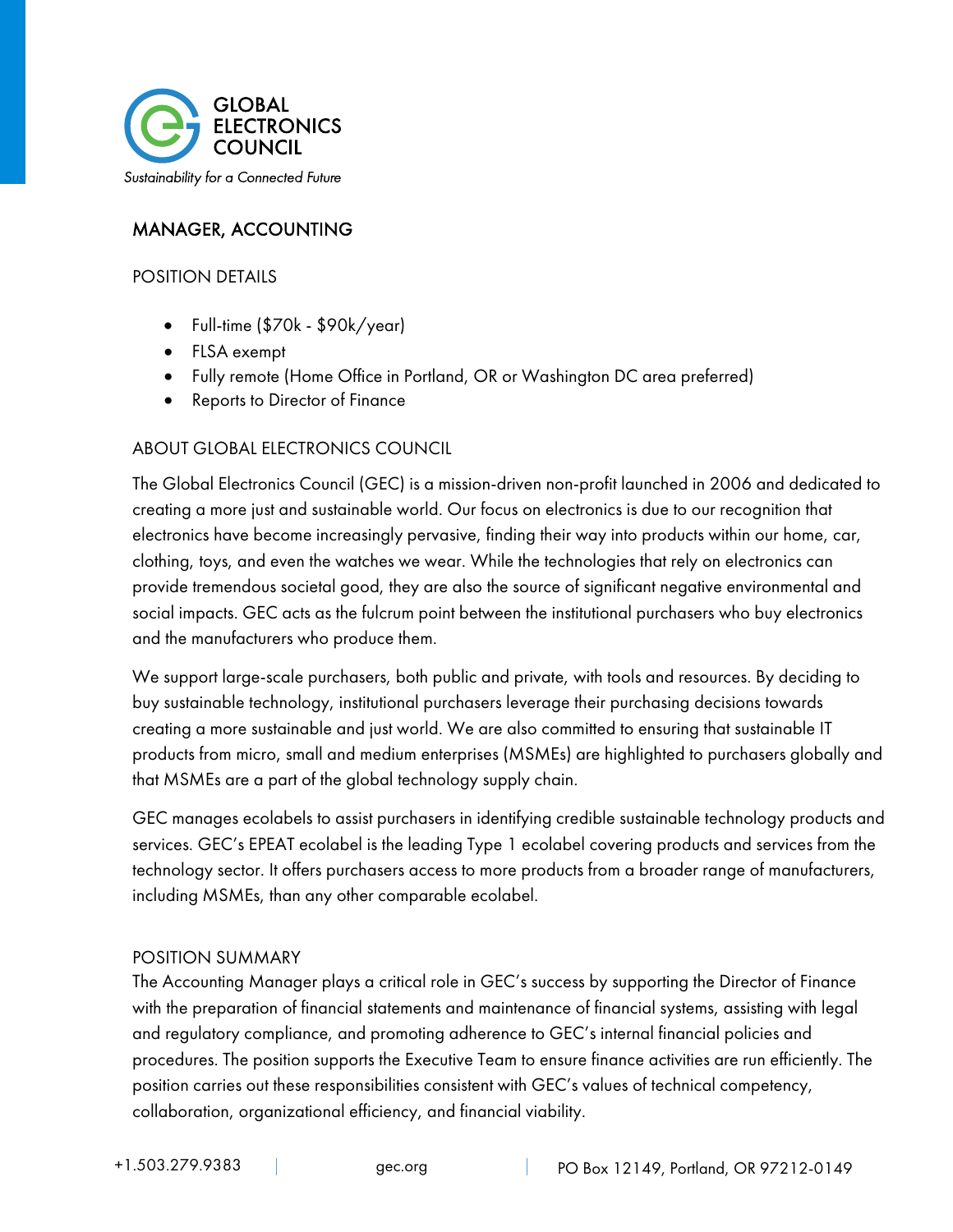

#### RESPONSIBILITIES

- Month-end close and Financial Statement preparation
	- o Record periodic journal entries for month-end close process
	- o Reconcile select balance sheet accounts
	- o Prepare semi-monthly payroll in conjunction with HR function
	- o Prepare monthly financial statements for review by Director of Finance
- Accounts Payable and Accounts Receivable
	- o Coordinate with finance department to generate client invoices and monitor receivables for timely payment; deposit checks
	- o Collect and distribute payables to budget managers for approval, monitor expense coding, and follow up with budget managers to ensure timely processing
	- o Process payables and receivables and maintain customer, vendor, and other records in GEC's financial systems
	- o Review staff expense reimbursements for adherence to internal policies
	- o Schedule and perform staff orientation and onboarding to expense reimbursement system, review policies with staff, serve as main point of contact to staff for questions on expense reimbursement policies and procedures
- Tax, Regulatory, and Other Compliance
	- o Support Director of Finance with annual financial statement audit, annual Form 990, other federal and state tax and statutory filings
	- o Assist Director of Finance with projects to continuously improve financial operations
	- o Collaborate with Director of Finance and Executive Team to maintain and carry out Standard Operating Procedures for the function
- Manufacturer Renewals and On-boarding
	- o Manage annual renewal process for existing manufacturers (secure renewal information, create and track invoices, answer questions about billing process)
	- o Coordinate onboarding process for new manufacturers with Ecolabels team
	- o Support the Director of Finance and SLT with contract management